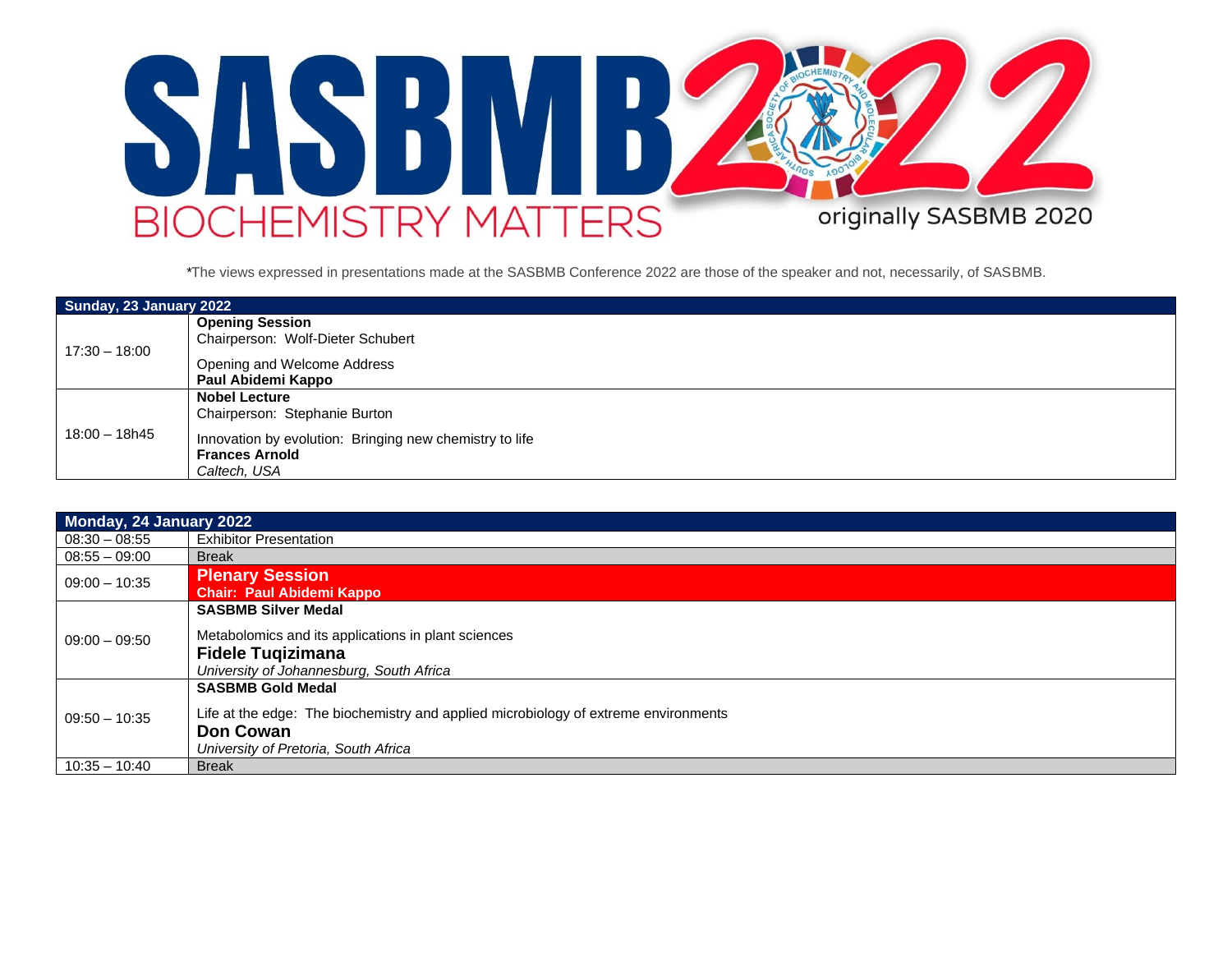| 10:40 - 12:25   | <b>Combatting Viral Diseases</b><br><b>Chair: Ntombi Gama</b>                                                                                                                                                                                | <b>Phytomedicine and Drug Development</b><br><b>Chair: Moganavelli Singh</b>                                                                                                                                                                       | <b>Understanding and Treating Cancer I</b><br><b>Chair: Adrienne Edkins</b>                                                                                                                                    |
|-----------------|----------------------------------------------------------------------------------------------------------------------------------------------------------------------------------------------------------------------------------------------|----------------------------------------------------------------------------------------------------------------------------------------------------------------------------------------------------------------------------------------------------|----------------------------------------------------------------------------------------------------------------------------------------------------------------------------------------------------------------|
| $10:40 - 11:10$ | The antibody response to SARS-CoV-2 - What<br>have we learned in the last 2 years of this<br>pandemic?<br><b>Thandeka Moyo-Gwete</b><br>National Institute for Communicable Diseases,<br>South Africa                                        | Biocontrol of Fusarium species utilising indigenous<br>rooibos and honeybush extracts<br><b>Beauty E. Omoruyi</b><br>Cape Peninsula University of Technology, South<br>Africa                                                                      | Modulating cellular cholesterol for anticancer<br>therapy<br><b>Mandeep Kaur</b><br>University of the Witwatersrand, South Africa                                                                              |
| $11:10 - 11:25$ | An investigation of the HIV Tat C31S and R57S<br>mutation on peripheral immune marker levels in<br>South African participants: A pilot study<br><b>Monray Williams</b><br>North-West University, South Africa                                | Developing proteolysis targeting chimera<br>(PROTACs) for amyloid precursor protein<br>modulation<br><b>Alex Delport</b><br>University of KwaZulu-Natal, South Africa                                                                              | The c-Myc/TBX3 axis promotes cellular<br>transformation of sarcoma-initiating cells<br><b>Victoria Damerell</b><br>University of Cape Town, South Africa                                                       |
| $11:25 - 11:40$ | Production of secreted rotavirus VP6 by Arxula<br>adeninivorans as subunit vaccine candidate<br><b>Corinne Fourie</b><br>University of the Free State, South Africa                                                                          | Evaluating the use of aqueous rooibos tea extracts<br>as inhibitors of inflammation in UVB-irradiated skin<br>keratinocytes<br><b>Hapiloe Maranyane</b><br>Cape Peninsula University of Technology, South<br>Africa                                | Fluc-mRNA delivery to cervical cancer cells using<br>Curcumin-Poly-L-lysine modified gold<br>nanoparticles: A Proof of Principle Study<br><b>Jeaneen Venkatas</b><br>University of KwaZulu-Natal, South Africa |
| 11:40 - 11:55   | Management of paediatric patients with COVID-<br>19 with a particular focus on Africa; findings and<br>implications<br><b>Marshall Gowere</b><br>University of Pretoria, South Africa                                                        | Relevance of brown seaweed fucoidans as<br>therapeutics for Type 2 diabetes mellitus (T2DM)<br>and cancer progression<br><b>Blessing Mabate</b><br>Rhodes University, South Africa                                                                 | The role of different Hsp70-Hsp90 Organising<br>Protein (HOP) isoforms in cancer biology<br><b>Kelly Schwarz</b><br>Rhodes University, South Africa                                                            |
| 11:55 - 12:10   | Hop mediated regulation of PKM and cellular<br>metabolism in KSHV infection<br><b>Elisa Kirigin</b><br>Rhodes University, South Africa                                                                                                       | The hepatoprotective capacity of South African<br>Cyclopia intermedia against selected ROS inducers<br><b>Shanika Reddy</b><br>Nelson Mandela University, South Africa                                                                             | Analysis of Driver Gene Mutations in<br>Oesophageal Squamous Cell Carcinoma<br>Hendrina Shipanga<br>University of Cape Town, South Africa                                                                      |
| 12:10 - 12:25   | Computational evaluation of the inhibitory<br>potential of phytocompounds from selected<br>African botanicals against human host cell<br>targets of SARS-CoV-2<br>John Omo-Osagie Uhomoibhi<br>Durban University of Technology, South Africa | The discriminatory metabolites and $\alpha$ -amylase and<br>a-glucosidase inhibition of commercial green and<br>purple teas [Camellia sinensis (L.) O Kuntze]<br><b>Morne Tolmie</b><br>University of Pretoria, South Africa                       | Investigating the interaction of RBBP6, p53 and<br>MDM2 in normal and cancerous cell lines<br><b>Bonnie Russell</b><br><b>UNISA, South Africa</b>                                                              |
| $12:25 - 12:30$ | <b>Break</b>                                                                                                                                                                                                                                 |                                                                                                                                                                                                                                                    |                                                                                                                                                                                                                |
| $12:30 - 13:30$ | Lunch, Poster Presentations, Commercial Exhibits, Personal Meetings                                                                                                                                                                          |                                                                                                                                                                                                                                                    |                                                                                                                                                                                                                |
| 13:30 - 15:15   | <b>Molecular Structure and Function</b><br><b>Chair: Carmien Tolmie</b>                                                                                                                                                                      | <b>Hereditary and Degenerative Diseases</b><br><b>Chair: Pontsho Moela</b>                                                                                                                                                                         | <b>Environmental Biochemistry and</b><br><b>Phytomedicine</b><br><b>Chair: Ian Dubery</b>                                                                                                                      |
| 13:30 - 14:00   | Single Molecule Spectroscopy Reveals Secret<br>Dynamics of phycobilisomes<br><b>Michal Gwizdala</b><br>University of Pretoria, South Africa                                                                                                  | Treatment of mitochondrial disease pathology in a<br>Leigh syndrome mouse model by metallothionein 1<br>overexpression: is there still a role for redox active<br>compounds?<br>Francois van der Westhuizen<br>North-West University, South Africa | Discovery of novel enzymes with potential of<br>antimicrobial activity<br>Sibongile Mtimka<br>CSIR, University of KwaZulu-Natal, South Africa                                                                  |
| 14:00 - 14:15   | Insight into somatic angiotensin-I converting<br>enzyme structure and dynamics revealed by<br>cryo-electron microscopy<br><b>Lizelle Lubbe</b><br>University of Cape Town, South Africa                                                      | Continuous data reveals distinct patterns in<br>metabolite levels along a mitochondrial disease<br>severity scale<br><b>Marianne Venter</b><br>North-West University, South Africa                                                                 | Computational insights into phenolics as leads<br>against bacterial penicillin-binding protein 3<br>Jamiu Olaseni Aribisala<br>Durban University of Technology, South Africa                                   |
| 14:15 - 14:30   | Effect of promoter usage on recombinant eCG<br>expression levels in stably-transfected CHO-K1<br>cells<br>Nkhasi Lekena<br>University of the Free State, South Africa                                                                        | Systemic and tissue-specific metabolic alterations in<br>a mouse model of Leigh syndrome<br><b>Karin Terburgh</b><br>North-West University, South Africa                                                                                           | Exploring the mechanism of action of two tick<br>derived antimicrobial peptides, Os and Os-C,<br>against planktonic Candida albicans<br><b>Mandelie Van der Walt</b><br>University of Pretoria, South Africa   |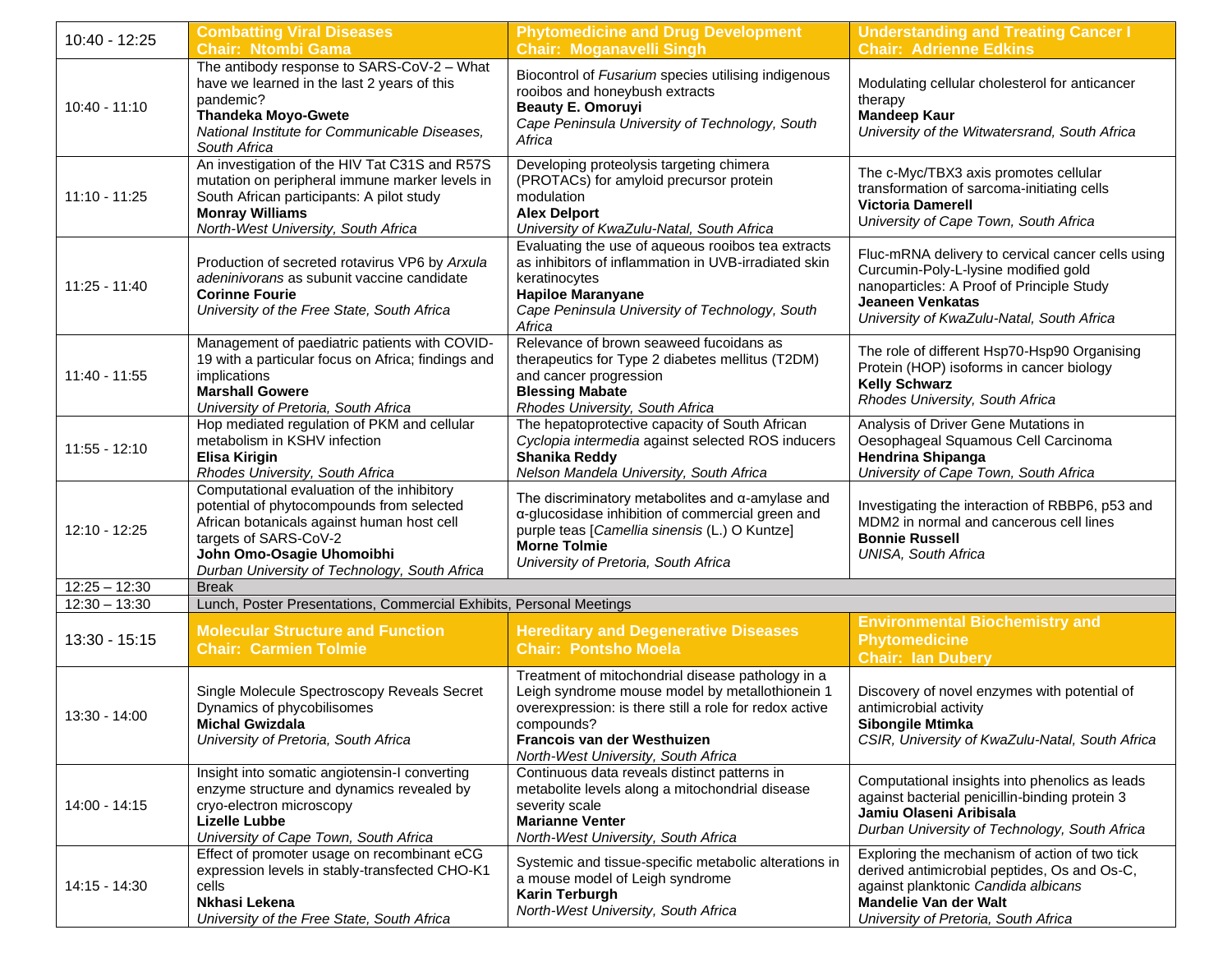| 14:30 - 14:45   | Biochemical and structural characterization of<br>ClpK from Klebsiella pneumoniae<br><b>Tehrim Motiwala</b><br>University of KwaZulu-Natal, South Africa                                                                                                | Genomic and metabolic evaluation of the HEK 293<br>cell line for use in genetic disease modelling of<br>inherited fatty acid $\beta$ -oxidation disorders<br><b>Michelle Mereis</b><br>North-West University, South Africa | The protective effect of Rooibos in LPS-induced<br>skin inflammation<br><b>Claudia Abrahams</b><br>Cape Peninsula University of Technology, South<br>Africa                                                                                                                                                                              |
|-----------------|---------------------------------------------------------------------------------------------------------------------------------------------------------------------------------------------------------------------------------------------------------|----------------------------------------------------------------------------------------------------------------------------------------------------------------------------------------------------------------------------|------------------------------------------------------------------------------------------------------------------------------------------------------------------------------------------------------------------------------------------------------------------------------------------------------------------------------------------|
| 14:45 - 15:00   | Homology modelling of Trypanosoma brucei<br>major surface proteases and molecular docking<br>of variant surface glycoproteins and inhibitor<br>ligands for drug design<br>Lucky Marufu<br>University of KwaZulu-Natal, South Africa                     | Cell compartment-specific metabolic alterations in a<br>mouse model of Leigh syndrome<br><b>Gunter Van der Walt</b><br>North-West University, South Africa                                                                 | In silico docking and in vitro studies, identified<br>curcumin, 18α-glycyrrhetinic acid, rosmarinic<br>acid, and quercetin as inhibitors of $\alpha$ -glucosidase<br>and pancreatic a-amylase and lipid accumulation<br>in HepG2 cells - important type 2 diabetes<br>targets<br>Kadima Tshiyoyo<br>University of Pretoria, South Africa |
| $15:00 - 15:15$ | Structural and functional characterization of the<br>secreted adhesin EtpA of enterotoxigenic<br>Escherichia coli<br><b>Ntui Clifford Manyo</b><br>University of Pretoria, South Africa                                                                 | Biased signalling of the non-peptide luteinising<br>hormone receptor agonist, LHR-Chap<br><b>Monique Vermaak</b><br>University of Pretoria, South Africa                                                                   | Probing the limits of photosynthesis in the Namib<br>Desert<br>Tjaart Krüger (Michal Gwizdala)<br>University of Pretoria, South Africa                                                                                                                                                                                                   |
| $15:15 - 15:20$ | <b>Break</b>                                                                                                                                                                                                                                            |                                                                                                                                                                                                                            |                                                                                                                                                                                                                                                                                                                                          |
| $15:20 - 16:55$ | <b>Plenary Session</b><br><b>Chair: Ed Sturrock</b>                                                                                                                                                                                                     |                                                                                                                                                                                                                            |                                                                                                                                                                                                                                                                                                                                          |
| $15:20 - 16:10$ | Structural basis of protein synthesis in eukaryotes: From basic principles to translation in coronavirus infected cells<br><b>Nenad Ban</b><br>Swiss Federal Institute of Technology, Switzerland                                                       |                                                                                                                                                                                                                            |                                                                                                                                                                                                                                                                                                                                          |
| $16:10 - 16:55$ | Implications of insulin resistance and mitochondrial dysfunction in the pathogenesis of type 2 diabetes: Assessing the potential therapeutic effects of natural<br>compounds<br><b>Sithandiwe Mazibuko-Mbeje</b><br>North-West University, South Africa |                                                                                                                                                                                                                            |                                                                                                                                                                                                                                                                                                                                          |
| $16:55 - 17:00$ | <b>Break</b>                                                                                                                                                                                                                                            |                                                                                                                                                                                                                            |                                                                                                                                                                                                                                                                                                                                          |
| 17:00           | <b>Special Event</b>                                                                                                                                                                                                                                    |                                                                                                                                                                                                                            |                                                                                                                                                                                                                                                                                                                                          |

| Tuesday, 25 January 2022 |                                                      |                                                                                                                                                             |                                                 |  |
|--------------------------|------------------------------------------------------|-------------------------------------------------------------------------------------------------------------------------------------------------------------|-------------------------------------------------|--|
| $08:30 - 08:55$          | Inqaba Bioscience Presentation                       |                                                                                                                                                             |                                                 |  |
| $08:55 - 09:00$          | <b>Break</b>                                         |                                                                                                                                                             |                                                 |  |
| $09:00 - 10:35$          | <b>Plenary Session</b>                               |                                                                                                                                                             |                                                 |  |
|                          | <b>Chair: Francois van der Westhuizen</b>            |                                                                                                                                                             |                                                 |  |
|                          |                                                      | Findings from the women's health initiative randomized controlled dietary modification trial and the women's health study challenge the prescription of the |                                                 |  |
| $09:00 - 09:50$          |                                                      | low-fat high-carbohydrate "heart-healthy" prudent diet, at least in postmenopausal women with insulin resistance                                            |                                                 |  |
|                          | <b>Timothy Noakes</b>                                |                                                                                                                                                             |                                                 |  |
|                          | The Noakes Foundation. South Africa                  |                                                                                                                                                             |                                                 |  |
|                          | <b>Mervin Meyer</b>                                  |                                                                                                                                                             |                                                 |  |
| $09:50 - 10:35$          | University of the Western Cape, South Africa         |                                                                                                                                                             |                                                 |  |
| $10:35 - 10:40$          | <b>Break</b>                                         |                                                                                                                                                             |                                                 |  |
| 10:40 - 12:25            | <b>Metabolism and Enzymology I</b>                   | <b>Understanding and Treating Cancer II</b>                                                                                                                 | <b>Technical Biochemistry</b>                   |  |
|                          | <b>Chair: Theresa Coetzer</b>                        | <b>Chair: Karl Storbeck</b>                                                                                                                                 | <b>Chair: Samantha Gildenhuys</b>               |  |
|                          | An analysis of the effect of the galactomannan       | Characterization of novel inhibitors for triple                                                                                                             | CSIR synthetic nanobiotechnology and            |  |
|                          | binding ability of β-mannosidase, BtMan2A, on        | negative breast cancer: Four needles in a haystack                                                                                                          | biofoundry program                              |  |
| $10:40 - 11:10$          | its activity and synergism with a $\beta$ -mannanase | Jo-Anne de la Mare                                                                                                                                          | Deepak Balaji Thimiri Govindaraj                |  |
|                          | <b>Samkelo Malgas</b>                                | Rhodes University, South Africa                                                                                                                             | Council for Scientific and Industrial Research, |  |
|                          | University of Pretoria, South Africa                 |                                                                                                                                                             | South Africa                                    |  |
| $11:10 - 11:25$          | Natural variation in the 'control loop' of           | Identification of colon cancer stage specific N                                                                                                             | The isolation of plasmodium falciparum haem     |  |
|                          | BVMOAFL210 and its influence on                      | glycoproteins that may serve as novel prognostic or                                                                                                         | species for detection by HPLC-UV-vis            |  |
|                          | regioselectivity and sulfoxidation                   | diagnostic biomarkers                                                                                                                                       | <b>Keletso Maepa</b>                            |  |
|                          | <b>Carmien Tolmie</b>                                | Vivash Naidoo                                                                                                                                               | University of Cape Town, South Africa           |  |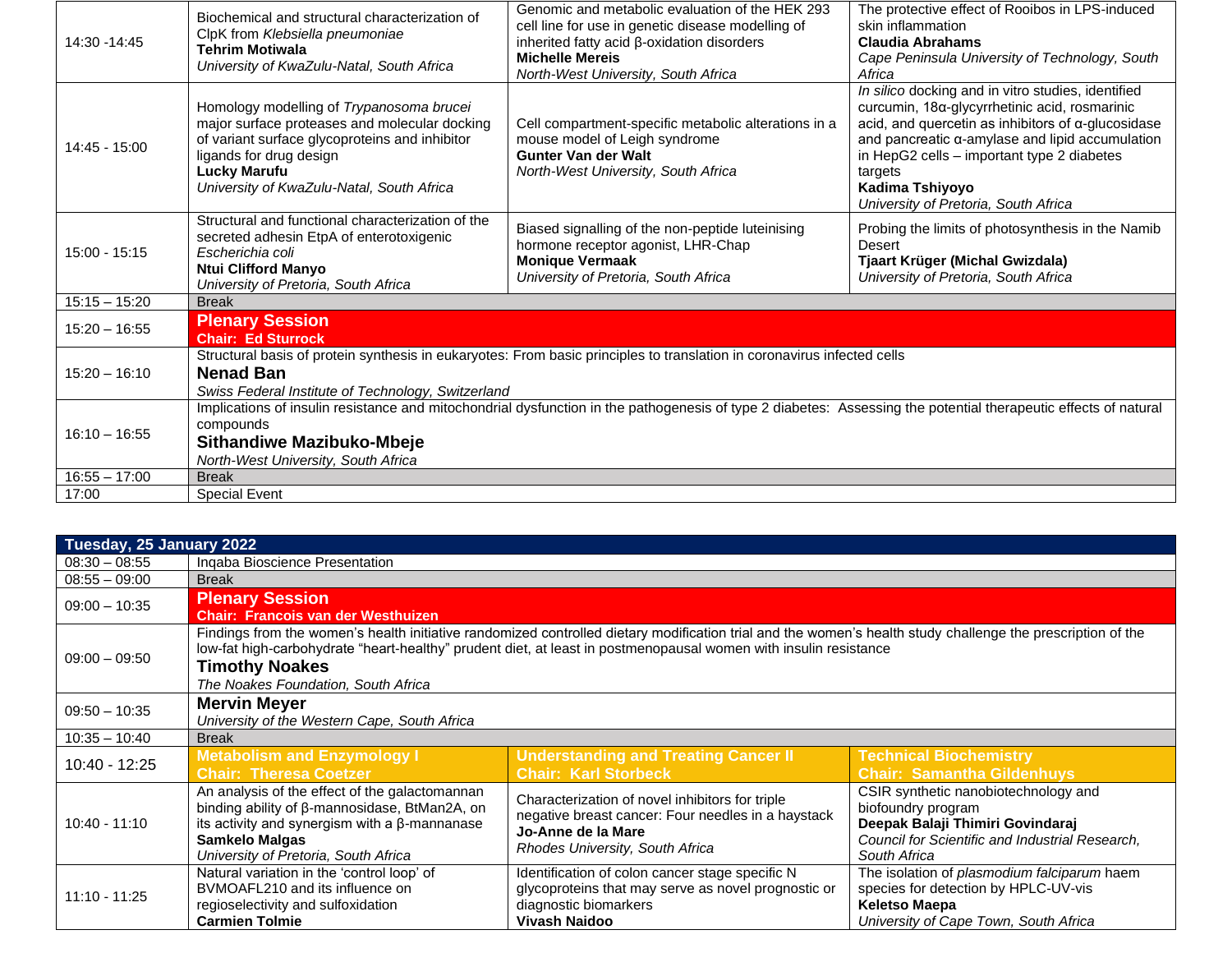|                 | University of the Free State, South Africa                                                                                                                                                                                                                                                          | University of the Witwatersrand, South Africa                                                                                                                                                                             |                                                                                                                                                                                                                                            |
|-----------------|-----------------------------------------------------------------------------------------------------------------------------------------------------------------------------------------------------------------------------------------------------------------------------------------------------|---------------------------------------------------------------------------------------------------------------------------------------------------------------------------------------------------------------------------|--------------------------------------------------------------------------------------------------------------------------------------------------------------------------------------------------------------------------------------------|
| 11:25 - 11:40   | Surface tethered xylosidase activity improves<br>xylan conversion in engineered strains of<br>Saccharomyces cerevisiae<br><b>Francois Kruger</b><br>University of the Western Cape, South Africa                                                                                                    | The marine-derived antibiotic chromomycin A5<br>targets the oncogenic TBX2: a new strategy to treat<br>breast cancer<br><b>Claire Bellis</b><br>University of Cape Town, South Africa                                     | COVID-19 Pandemic: The importance of<br>coordinated research and development efforts,<br>multi-stakeholder relations and a need to support<br>local innovation<br><b>Daniel Ndima</b><br>CAPEBIO™, South Africa                            |
| $11:40 - 11:55$ | In silico docking and ADMET studies on clinical<br>targets for type 2 diabetes correlated to in vitro<br>inhibition of pancreatic alpha-amylase and<br>alpha-glucosidase by rutin, caffeic acid, p-<br>coumaric acid, and vanillin<br><b>Jamie McMillan</b><br>University of Pretoria, South Africa | The kisspeptin signaling pathway and its role in<br>breast cancer biology<br>Udochi Felicia Azubuike<br>University of Pretoria, South Africa                                                                              | Evaluation of the efficacy of ethanol leaf extract of<br>Helichrysum petiolare Hilliard and B.L. Burtt<br>against skin aging<br>Jonas Sagbo<br>Cape Peninsula University of Technology, South<br>Africa                                    |
| 11:55 - 12:10   | Identification and characterization of Sorghum<br>bicolor heme oxygenase genes and their role in<br>conferring abiotic stress tolerance<br>Vivian Ikebudu<br>University of the Western Cape, South Africa                                                                                           | Assessment of the anti-cancer effects of the herbal<br>medicine Dodonaea viscosa - strong<br>antiproliferative activity shown against lymphoma<br>cells<br>Aaliyah Saferdien<br>University of Cape Town, South Africa     | Plant-based production of highly potent anti-HIV<br>antibodies with engineered post-translational<br>modifications<br><b>Advaita Singh</b><br>Council for Scientific and Industrial Research,<br>South Africa                              |
| 12:10 - 12:25   | Comparison of different derivatization<br>techniques for LC-MS/MS analysis of urinary<br>oxidative stress markers<br><b>Shiné Volschenk</b><br>North-West University, South Africa                                                                                                                  | Marine-derived chromomycin A5: a novel strategy to<br>treat TBX2-driven rhabdomyosarcoma<br>Mihlali Vuyo Mlaza<br>University of Cape Town, South Africa                                                                   | Characterising the immunometabolic profile of<br>HIV/TB co-infection in cohorts untreated and<br>treated for HIV<br><b>Chandré Liebenberg</b><br>North-West University, South Africa                                                       |
| $12:25 - 12:30$ | <b>Break</b>                                                                                                                                                                                                                                                                                        |                                                                                                                                                                                                                           |                                                                                                                                                                                                                                            |
| $12:30 - 13:30$ | Lunch, Poster Presentations, Commercial Exhibits, Personal Meetings                                                                                                                                                                                                                                 |                                                                                                                                                                                                                           |                                                                                                                                                                                                                                            |
| 13:30 - 15:15   | <b>Parasitic Diseases</b><br><b>Chair: Jandeli Niemand</b>                                                                                                                                                                                                                                          | <b>Molecular Cell Biology</b><br><b>Chair: Raymond Hewer</b>                                                                                                                                                              | <b>Metabolism and Enzymology II</b><br><b>Chair: Samkelo Malgas</b>                                                                                                                                                                        |
| 13:30 - 14:00   | Environmental effects on the gut microbiota of<br>the Anopheles gambiae complex (Diptera:<br>Culicidae)<br>Shüné Oliver<br>University of the Witwatersrand, South Africa                                                                                                                            | The transcriptional repressor Blimp1/PRDM1<br>regulates the maternal decidual response in mice<br><b>Mubeen Goolam</b><br>University of Cape Town, South Africa                                                           | Selective inhibition of the C-domain of<br>angiotensin-converting enzyme combined with<br>inhibition of neprilysin<br><b>Ed Sturrock</b><br>University of Pretoria, South Africa                                                           |
| 14:00 - 14:15   | Studying the digestive vacuole lumen in<br>Plasmodium falciparum<br><b>Larnelle Garnie</b><br>University of Cape Town, South Africa                                                                                                                                                                 | ROS-independent activity of the novel artemisinin<br>WHN-11 towards growth inhibition and cellular<br>dysfunction in triple-negative breast cancer (TNBC)<br>cells<br>Deborah Kajewole<br>Rhodes University, South Africa | An investigation into the possible sources of free<br>radical generation in synthetic hormone<br>metabolism<br><b>Elardus Erasmus</b><br>North-West University, South Africa                                                               |
| 14:15 - 14:30   | Uncovering the effects of the immune system<br>and treatments on metabolic pathologies in the<br>malaria infected host<br><b>Shade Horn</b><br>Stellenbosch University, South Africa                                                                                                                | In vitro effect of a sirtuin inhibitor and its possible<br>synergistic effect with a potential tubulin inhibitor on<br>breast cancer cell lines<br><b>Sandisiwe Mahlangu</b><br>University of Pretoria, South Africa      | Formulation of a xylanase additive for efficient<br>arabinoxylan hydrolysis in broiler feeds<br>Lebogang Ramatsui<br>Rhodes University, South Africa                                                                                       |
| 14:30 - 14:45   | Glycolytic flux control of glyceraldehyde-3-<br>phosphate dehydrogenase in Lactococcus lactis<br>and Plasmodium falciparum<br><b>Tagwin Frantz</b><br>Stellenbosch University                                                                                                                       | Association between inflammation and oxidative<br>stress of white and brown adipose tissues in db/db<br>mice: A longitudinal study<br>Marakiya Moetlediwa<br>North-West University, South Africa                          | 11β-Hydroxysteroid dehydrogenase type 1<br>modulates the activation of 11-oxygenated<br>androgens by aldo-keto reductase 1C3<br><b>Imken Oestlund</b><br>Stellenbosch University, South Africa                                             |
| 14:45 - 15:00   | The biological interrogation of Plasmodium<br>falciparum's putative mitochondrial pyruvate<br>carrier<br><b>Shante Da Rocha</b><br>University of Pretoria, South Africa                                                                                                                             | Identification and characterisation of small-molecule<br>growth hormone-releasing hormone receptor<br>antagonists<br><b>Tarryn Radomsky</b><br>University of Pretoria, South Africa                                       | An analytical method to investigate the<br>metabolites and co-factors of the methionine-<br>homocysteine cycle in women using combined<br>oral contraceptives and non-users<br><b>Tarien Jacobs</b><br>North-West University, South Africa |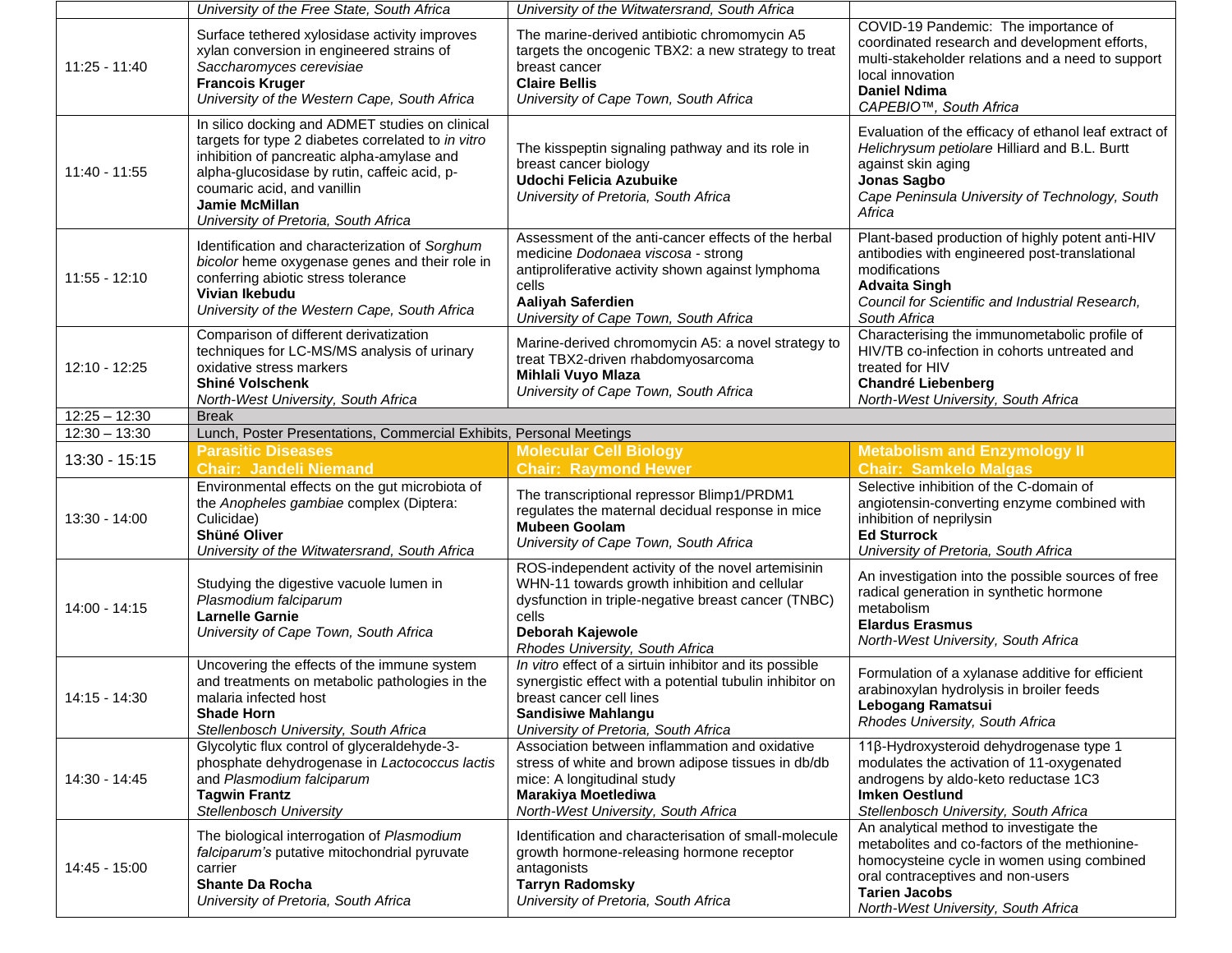|                 | Expression and characterization of a<br>Plasmodium falciparum copper-binding protein |  |  |
|-----------------|--------------------------------------------------------------------------------------|--|--|
| 15:00 - 15:15   | (Sco1)                                                                               |  |  |
|                 | Javen Munsami                                                                        |  |  |
|                 | University of KwaZulu-Natal, South Africa                                            |  |  |
| $15:15 - 15:20$ | <b>Break</b>                                                                         |  |  |
| $15:20 - 16:55$ | <b>Plenary Session</b>                                                               |  |  |
|                 | <b>Chair: Pete Meissner</b>                                                          |  |  |
|                 | How basic science research beat COVID                                                |  |  |
| $15:20 - 16:10$ | <b>Lynn Morris</b>                                                                   |  |  |
|                 | University of the Witwatersrand, South Africa                                        |  |  |
|                 | Enzyme synergism for the bio-economy: Bioproducts and biomedicine                    |  |  |
| $16:10 - 16:55$ | <b>Brett Pletschke</b>                                                               |  |  |
|                 | Rhodes University, South Africa                                                      |  |  |
| $16:55 - 17:00$ | <b>Break</b>                                                                         |  |  |
| 17:00           | <b>SASBMB AGM</b>                                                                    |  |  |

| <b>Wednesday, 26 January 2022</b> |                                                                                                                                                                              |                                                                                                                                                                                            |                                                                                                                                                                                                                                                |  |  |
|-----------------------------------|------------------------------------------------------------------------------------------------------------------------------------------------------------------------------|--------------------------------------------------------------------------------------------------------------------------------------------------------------------------------------------|------------------------------------------------------------------------------------------------------------------------------------------------------------------------------------------------------------------------------------------------|--|--|
| $08:30 - 08:55$                   | The Scientific Group Presentation                                                                                                                                            |                                                                                                                                                                                            |                                                                                                                                                                                                                                                |  |  |
| $08:55 - 09:00$                   | <b>Break</b>                                                                                                                                                                 |                                                                                                                                                                                            |                                                                                                                                                                                                                                                |  |  |
|                                   | <b>Plenary Session</b>                                                                                                                                                       |                                                                                                                                                                                            |                                                                                                                                                                                                                                                |  |  |
|                                   | <b>Chair: Trudi O'Neill</b>                                                                                                                                                  |                                                                                                                                                                                            |                                                                                                                                                                                                                                                |  |  |
|                                   | 'Know thy enemy': Malaria parasite biology as a catalyst for antimalarial drug discovery<br><b>Lyn-Marie Birkholtz</b>                                                       |                                                                                                                                                                                            |                                                                                                                                                                                                                                                |  |  |
| $09:00 - 09:50$                   |                                                                                                                                                                              |                                                                                                                                                                                            |                                                                                                                                                                                                                                                |  |  |
|                                   | University of Pretoria, South Africa                                                                                                                                         |                                                                                                                                                                                            |                                                                                                                                                                                                                                                |  |  |
|                                   | Cellular recycling in health and disease - Molecular principle of autophagy                                                                                                  |                                                                                                                                                                                            |                                                                                                                                                                                                                                                |  |  |
| $09:50 - 10:35$                   | <b>Thomas Wollert</b>                                                                                                                                                        |                                                                                                                                                                                            |                                                                                                                                                                                                                                                |  |  |
|                                   | Pasteur Institute, France                                                                                                                                                    |                                                                                                                                                                                            |                                                                                                                                                                                                                                                |  |  |
| $10:35 - 10:40$                   | <b>Break</b>                                                                                                                                                                 |                                                                                                                                                                                            |                                                                                                                                                                                                                                                |  |  |
| 10:40 - 12:25                     | <b>Molecular Omics and Bioinformatics</b>                                                                                                                                    | <b>Understanding and Treating Cancer II</b>                                                                                                                                                | <b>Metabolism, Enzymology and Structure</b>                                                                                                                                                                                                    |  |  |
|                                   | <b>Chair: Riaan den Haan</b>                                                                                                                                                 | <b>Chair: Mandeep Kaur</b>                                                                                                                                                                 | <b>Chair: Idowu Jonas Sagbo</b>                                                                                                                                                                                                                |  |  |
| $10:40 - 11:10$                   | FAIR enzymology: how STRENDA can help you<br>to make your data findable, accessible,<br>interoperable and reusable                                                           | Probing the effects of Retinoblastoma Binding<br>Protein 6 (RBBP6) knockdown on the sensitivity of<br>cisplatin in cervical cancer cells                                                   | Characterizing marathon-induced metabolic<br>changes using (1)H-NMR metabolomics                                                                                                                                                               |  |  |
|                                   | <b>Johann Rohwer</b><br>Stellenbosch University, South Africa                                                                                                                | <b>Pontsho Moela</b><br>University of Pretoria, South Africa                                                                                                                               | <b>Rachelle Bester</b><br>North-West University, South Africa                                                                                                                                                                                  |  |  |
| $11:10 - 11:25$                   | Metabolomes as a Measure of the Phenotype:<br>The Case for Barley Cultivar Identification<br><b>Claude Yasmine Hamany Djande</b><br>University of Johannesburg, South Africa | The molecular mechanisms of cholesteryl ester<br>transfer protein (CETP) as a drug resistance in<br>breast cancer (BC)<br><b>Liang Gu</b><br>University of the Witwatersrand, South Africa | Effect of novel hinge insertions on drug binding<br>and structurally stability of the South African HIV-<br>1 subtype C protease<br>Zaahida Sheik Ismail<br>University of the Witwatersrand, South Africa                                      |  |  |
| $11:25 - 11:40$                   | Metabolomics of plant defense: The<br>Pseudomonas coronafaciens - Avena sativa<br>interaction<br><b>Chanel Joey Pretorius</b><br>University of Johannesburg, South Africa    | The roles of miRNAs in cholesterol-mediated drug<br>resistance in breast cancer<br>Gabriella Palma<br>University of the Witwatersrand, South Africa                                        | A systematic investigation into the quantitative<br>effect of pH changes on the upper glycolytic<br>enzymes of Escherichia coli and Saccharomyces<br>cerevisiae<br><b>Christiaan Johann Swanepoel</b><br>Stellenbosch University, South Africa |  |  |
| $11:40 - 11:55$                   | In silico screening for $\beta$ -haematin inhibitors<br>active against Plasmodium falciparum<br><b>Leah Amod</b><br>University of Cape Town, South Africa                    | Repurposing drugs that target the interaction<br>between HPV and TBX3 to treat cervical cancer<br><b>Saif Feroz Khan</b><br>University of Cape Town, South Africa                          | Exploring the host range of Listeria<br>monocytogenes via the interaction of listerial<br>internalin with E-cadherin domains from various<br>mammalian hosts<br><b>Linience Maposa</b><br>University of Pretoria, South Africa                 |  |  |